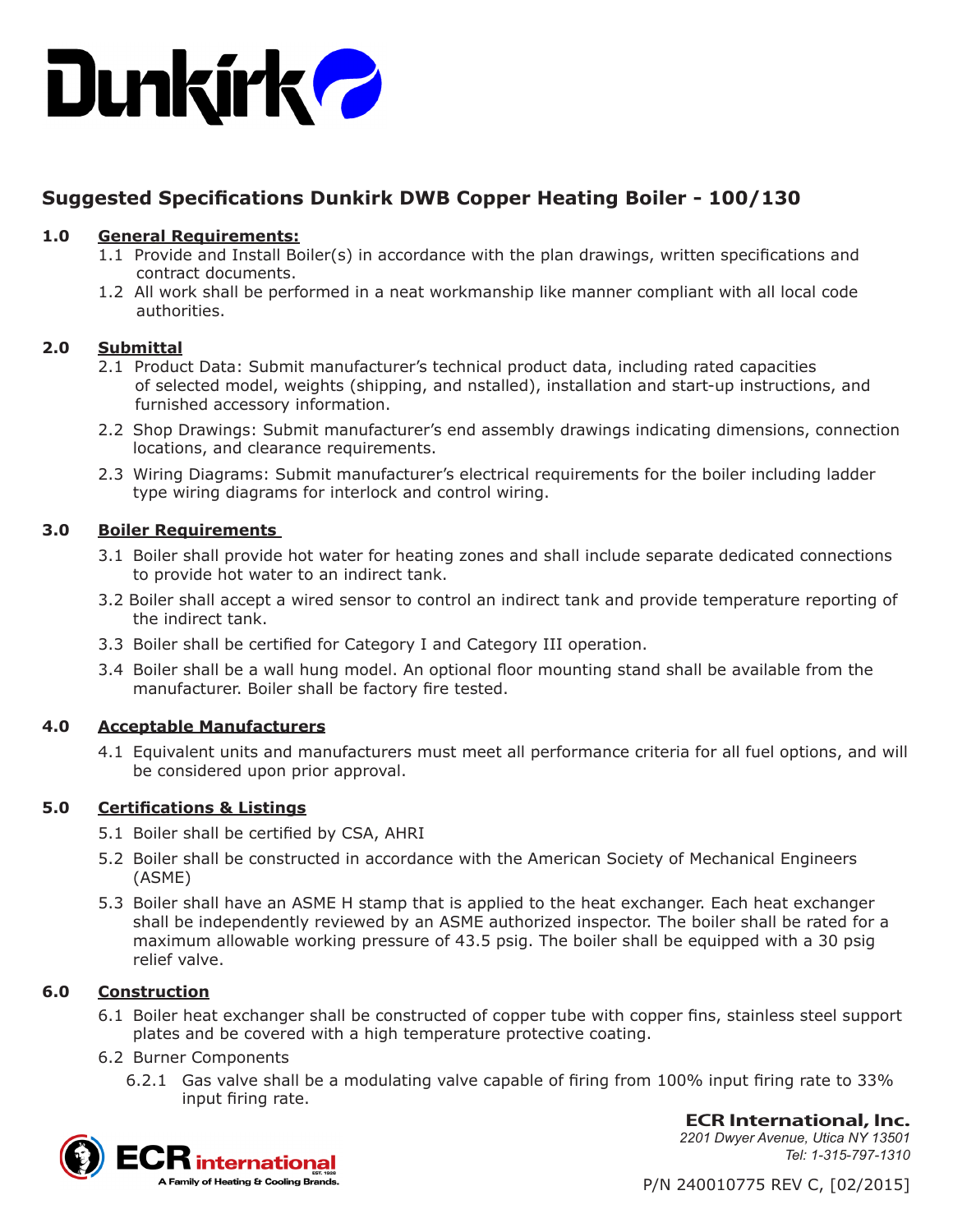

- 6.2.2 Induced draft blower shall be variable speed and controlled by a PCB that uses an air pressure transducer to vary the induced blower speed.
- 6.2.3 Burners and manifold shall be constructed of stainless steel.
- 6.2.4 Ignition system shall be direct spark single rod flame sensing.
- 6.2.5 Boiler shall include an automatic 3 way diverting valve to allow Domestic Hot Water Priority operation.
- 6.2.6 Boiler shall include an internal pressure activated bypass loop to eliminate the need for primary secondary piping.
- 6.2.7 Boiler shall include an internal factory installed and wired circulator pump.
- 6.2.8 Boiler can connect directly to heating systems of 8ft. head or less without an external circulating pump.

# **7.0 Control System**

- 7.1 Control system shall be PCB integral controller with an LCD digital display that also includes graphical interface.
	- Control will sense supply water temperature and adjust firing rate of the boiler to deliver amount of heat needed.
	- Control will sense and display supply water temperature and indicate by icon when boiler is in central heating or domestic water mode.
	- Control shall display the temperature of the indirect tank when used.
	- Control can accept wired Outdoor Air sensor and have field selectable reset curves.
	- Control shall continuously monitor boiler during operation and standby modes. Control shall operate in such a manner to receive input data from dual temperature sensor, air pressure transducer, and outdoor air temperature sensors when used to adjust the modulation rate accordingly.
	- Control can power and accept input from field supplied LWCO device.

#### **8.0 Combustion Air And Flue Vent Exhaust**

- 8.1 Boiler shall be either Category I or Category III vented with materials compatible with those standards, and installed as per the manufacturer's written instruction, plan drawings and all applicable code authorities.
- 8.2 The flue gas exhaust shall connect directly to the boiler at the location labeled.
- 8.3 For Category III applications boiler shall be capable of venting 65 ft equivalent length in 3" stainless pipe.



**ECR International, Inc.** *2201 Dwyer Avenue, Utica NY 13501 Tel: 1-315-797-1310*

P/N 240010775 REV C, [02/2015]